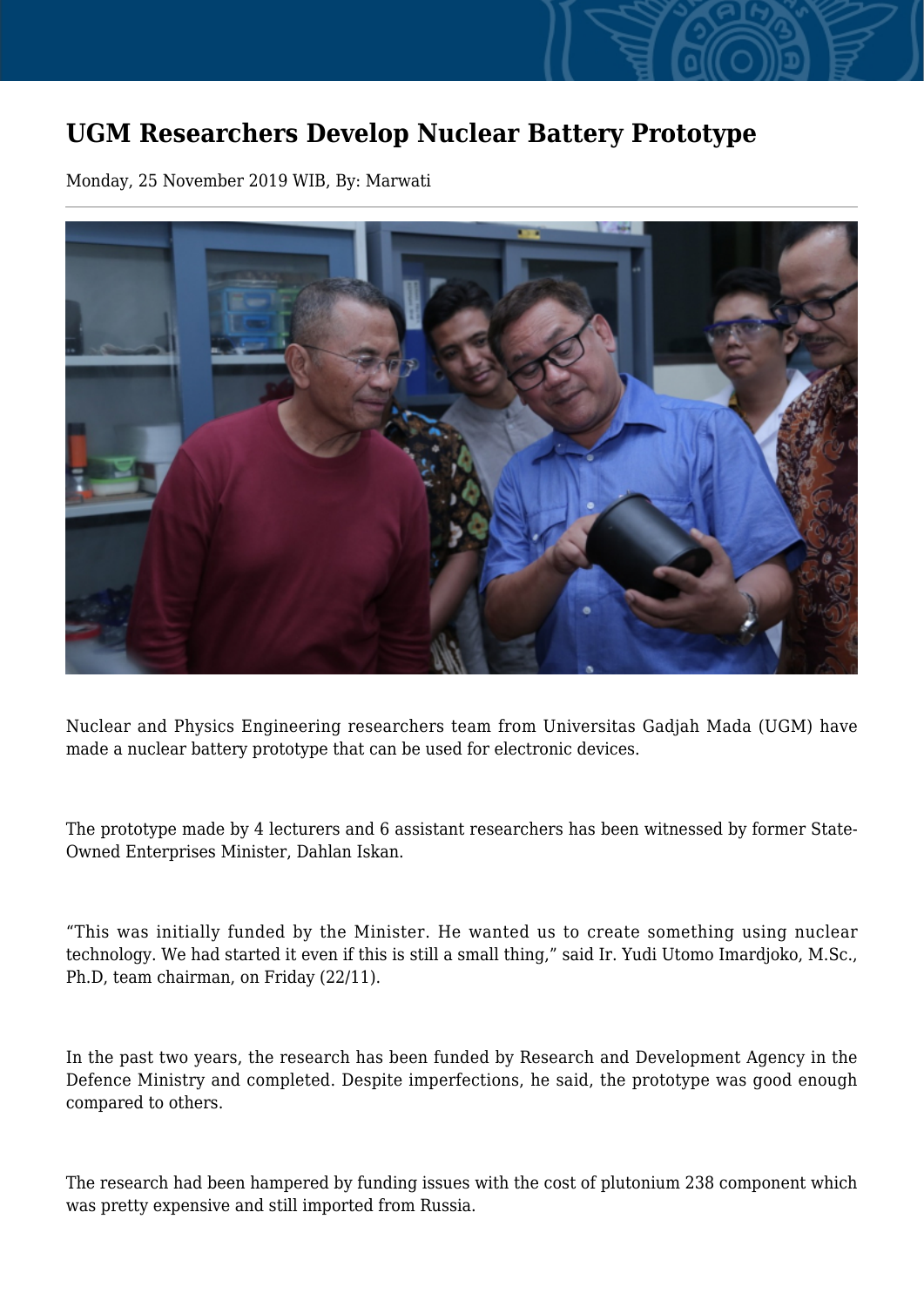

Regarding this issue, Dahlan Iskan said the problem could have been resolved if Indonesia had its own thorium reactor, because plutonium is the waste of thorium.

"Actually, we don't need to import plutonium if we have our own thorium reactor. This reactor design has been completed actually, made by these researchers themselves, and I happened to fund it. Now the problem is on how to materialise it," he said.

In his visit to the Centre for Engineering Sciences Studies UGM, Dahlan Iskan listened to an explanation on the battery components and mechanism. The battery is equipped with solar cells to expand the amount of electricity it produces.

"The nuclear battery is converted directly. The output is small, so we combine it with solar cells to make the output bigger," said Elly, assistant researcher.

The battery research started from the idea to find a small power source that is long lasting.

"Lithium battery can last for two years only, while nuclear battery will last 40 years," she said.

With more research, the battery can be developed to produce a bigger output while having a smaller size.

Dean of Faculty of Engineering UGM, Prof. Ir. Nizam, M.Eng., D.Eng., said the Faculty always encouraged its researchers to be able to downstream research products that are useful for society. So, support is indeed needed from others, government and society to achieve nuclear energy utilisation in the country.

"According to our researchers, thorium is potential to be developed further. We know the technology, so we don't have to depend on imported products. Our researchers already know how to turn the waste into batteries," said Nizam.

## **Related News**

<sup>•</sup> [Nuclear Prohibition Treaty Gives Benefit to International Community](http://ugm.ac.id/www.ugm.ac.id//en/news/18435-ugm-researchers-examine-recycling-lithium-batteries)